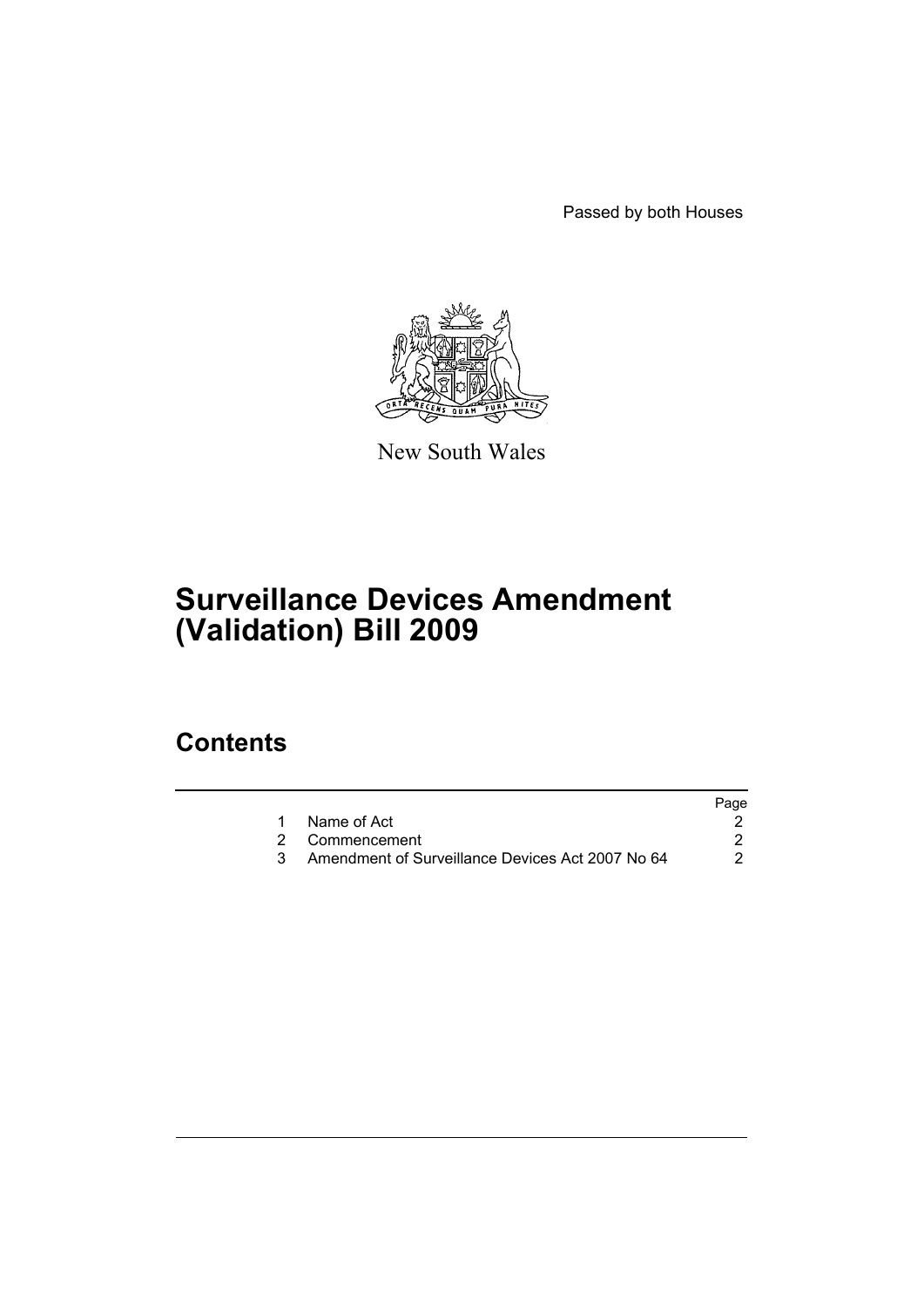*I certify that this public bill, which originated in the Legislative Assembly, has finally passed the Legislative Council and the Legislative Assembly of New South Wales.*

> *Clerk of the Legislative Assembly. Legislative Assembly, Sydney, , 2009*



New South Wales

## **Surveillance Devices Amendment (Validation) Bill 2009**

Act No , 2009

An Act to amend the *Surveillance Devices Act 2007* to validate certain warrants granted under the *Listening Devices Act 1984*.

*I have examined this bill and find it to correspond in all respects with the bill as finally passed by both Houses.*

*Assistant Speaker of the Legislative Assembly.*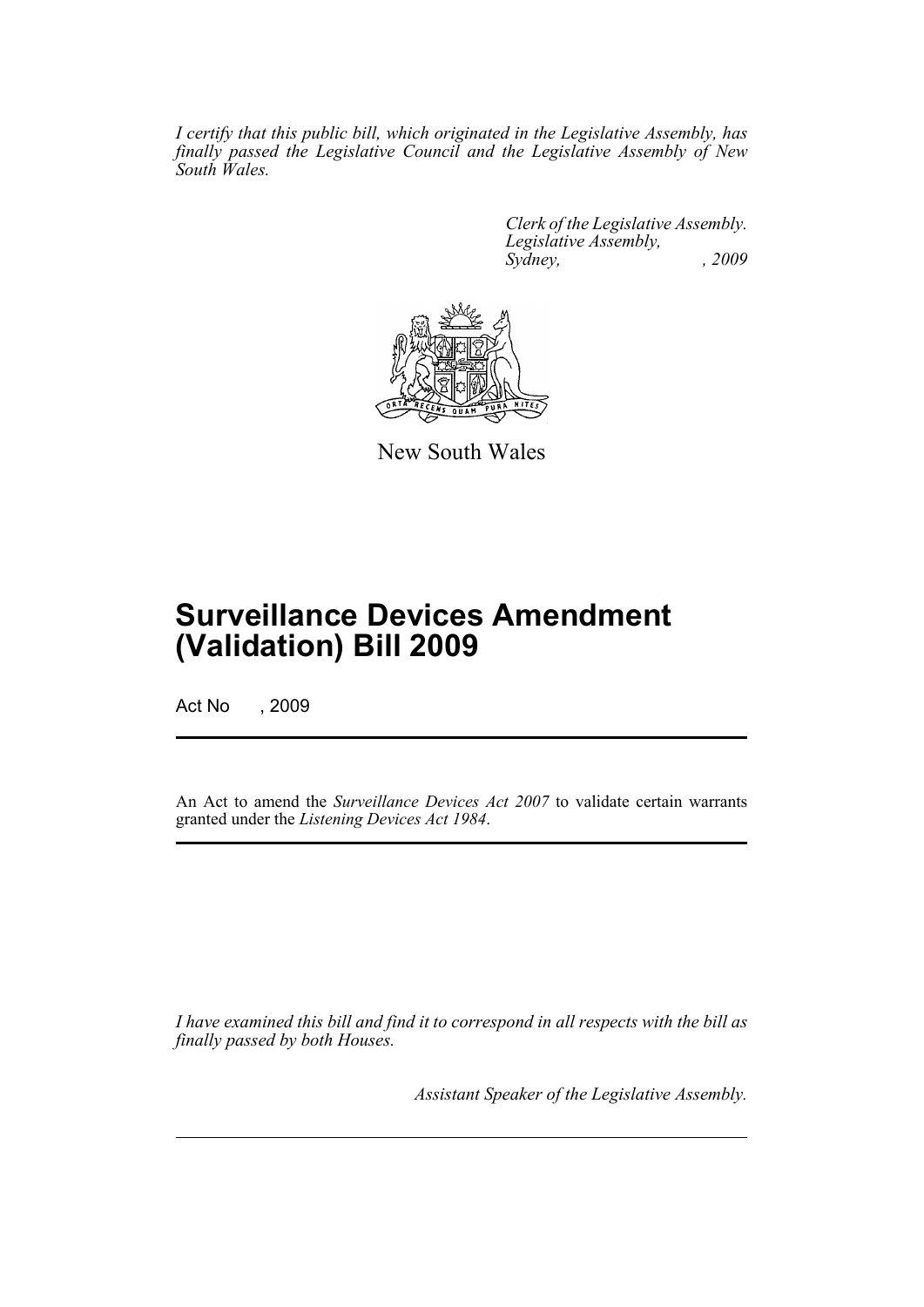#### <span id="page-2-0"></span>**The Legislature of New South Wales enacts:**

#### **1 Name of Act**

This Act is the *Surveillance Devices Amendment (Validation) Act 2009*.

#### <span id="page-2-1"></span>**2 Commencement**

This Act commences on the date of assent to this Act.

#### <span id="page-2-2"></span>**3 Amendment of Surveillance Devices Act 2007 No 64**

**Schedule 1 Savings, transitional and other provisions**

Insert after clause 6:

### **Part 3 Validation of certain listening device warrants**

#### **7 Validation**

(1) In this Part:

*relevant period* means the period commencing on 3 March 2008 and ending on 7 March 2008 (inclusive).

*repealed Act* means the *Listening Devices Act 1984* as in force immediately before 1 August 2008.

*warrant* means a warrant authorising the use of a listening device granted under the repealed Act.

- (2) The instrument made under section 3A of the repealed Act on 10 March 2008 that declared The Honourable Justice Lucy McCallum (the *Judge*) to be an eligible Judge for the purposes of that Act is taken to have been made on 3 March 2008.
- (3) Accordingly:
	- (a) any warrant purporting to have been granted by the Judge during the relevant period that, but for subclause (2), would have been invalid only because it had not been granted by a person who was an eligible Judge is taken at the time it was granted and at all relevant times after it was granted to have been a valid warrant granted by an eligible Judge, and
	- (b) any evidence obtained, directly or indirectly, as a result of the use of a listening device pursuant to such a warrant is not rendered inadmissible only because the warrant was granted in those circumstances, and